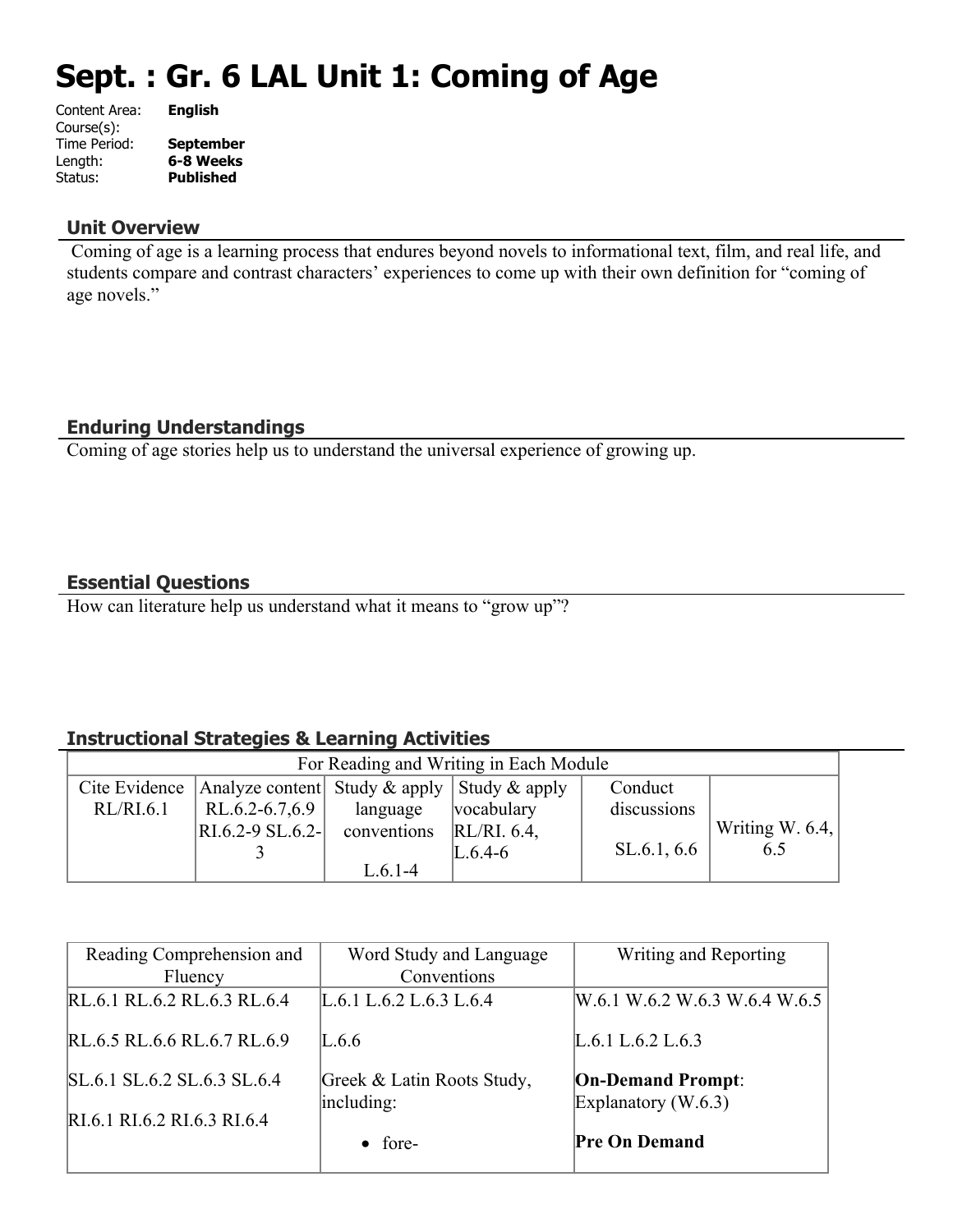| RI.6.5 RI.6.6 RI.6.7 RI.6.8                                                                                                                                                                                                                                                                                                                                                             | (L.6.4)                                                                                                                                                                                                                                                                                                                                                                                                                      | Explain how you felt on your                                                                                                                                                                                                                                                                                                                                                                                                                |
|-----------------------------------------------------------------------------------------------------------------------------------------------------------------------------------------------------------------------------------------------------------------------------------------------------------------------------------------------------------------------------------------|------------------------------------------------------------------------------------------------------------------------------------------------------------------------------------------------------------------------------------------------------------------------------------------------------------------------------------------------------------------------------------------------------------------------------|---------------------------------------------------------------------------------------------------------------------------------------------------------------------------------------------------------------------------------------------------------------------------------------------------------------------------------------------------------------------------------------------------------------------------------------------|
| RI.6.9<br><b>Suggested Short Literature</b><br>Pieces:<br>• Prentice Hall: Timeless<br>Voices, Timeless Themes<br>• "Eleven" by Sandra<br>Cisneros<br>• Wordly Wise 3000 Level                                                                                                                                                                                                          | • Vocabulary Studies:<br>Select words which are<br>embedded in any of the<br>readings done in class,<br>fiction or nonfiction.<br>• Apply academic or<br>domain specific words<br>within student body of<br>work.<br>• $(L. 6.2, 6.3, 6.4, 6.6)$                                                                                                                                                                             | eleventh birthday and what your<br>hopes and dreams were for the<br>rest of the year.<br>OR.<br>Explain what you would do in a<br>situation where you were<br>wrongly accused of something by<br> an adult.<br><b>Post On Demand</b>                                                                                                                                                                                                        |
| 6<br><b>Suggested Short Informational</b><br>Pieces:<br>• Brief nonfiction pieces<br>(such as essays,<br>autobiographies,<br>newspaper articles,<br>magazine articles or<br>reliable internet sources)<br>based on possible topics<br>such as: coming of age,<br>friendship, respect,<br>responsibility<br>(RI.6.1, 6.2, 6.3, 6.4, 6.5, 6.6,<br>(6.8, 6.9)<br>Suggested Extended Texts: | Language Focus:<br>• Explain the function of<br>subordinate clauses and<br>their dependence on<br>independent clauses.<br>Identify key words that<br>signal subordinate clauses Argumentative-<br>such as who, which, that,<br>after, because, before<br>when, and until<br>(L.6.1)<br>• Explain the meaning of<br>homophones and be able<br>to select the correct<br>in a sentence (wrap, rap,<br>ring, wring, rest, wrest) | Write two notes to Rachel's<br>family about what happened to<br>her at school. Write one note as<br>Mrs. Price. Write the other as<br>Rachel.<br><b>Short Constructed Response:</b><br>(possible examples)<br>Write a paragraph choosing<br>whether Rachel's reaction to<br>Mrs. Price was appropriate or<br>not.<br>Narrative-<br>spelling based on context Write an alternative ending to for<br>Rachel at the conclusion of<br>"Eleven". |
| Application of Learned Skills:<br>Compare and contrast the<br>experience of reading a<br>story, drama or poem to<br>listening to or viewing an<br>audio, video or live<br>version of the text,<br>including contrasting<br>what they "see" and                                                                                                                                          |                                                                                                                                                                                                                                                                                                                                                                                                                              |                                                                                                                                                                                                                                                                                                                                                                                                                                             |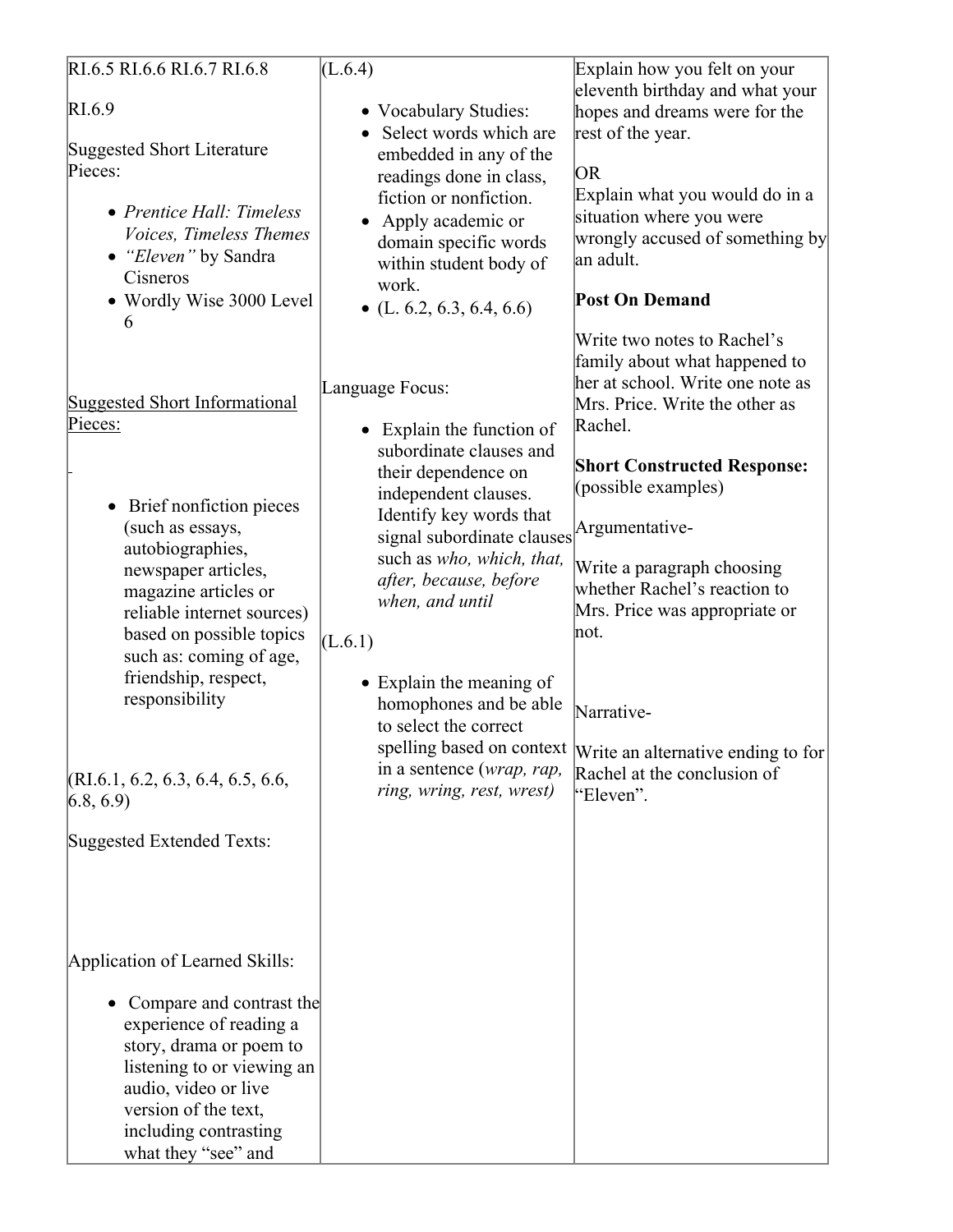| "hear" when reading the      |  |
|------------------------------|--|
|                              |  |
| text to what they perceive   |  |
| when they listen or          |  |
| watch. (RL.6.7, SL.6.2).     |  |
| • $(RL.6.9)$                 |  |
| • Diagram the elements of    |  |
| a narrative in a plot        |  |
| diagram identifying the      |  |
| exposition, conflict, rising |  |
| action, climax, falling      |  |
| action, and conclusion.      |  |
|                              |  |
|                              |  |
|                              |  |

# **Integration of Career Readiness, Life Literacies and Key Skills**

| Digital communities are used by individuals to share information, organize, and engage<br>around issues and topics of interest.                                   |
|-------------------------------------------------------------------------------------------------------------------------------------------------------------------|
| Develop multiple solutions to a problem and evaluate short- and long-term effects to<br>determine the most plausible option (e.g., MS-ETS1-4, 6.1.8.CivicsDP.1).  |
| Explain how career choices, educational choices, skills, economic conditions, and personal<br>behavior affect income.                                             |
| Compare past problem-solving solutions to local, national, or global issues and analyze the<br>factors that led to a positive or negative outcome.                |
| Manage digital identity and practice positive online behavior to avoid inappropriate forms<br>of self-disclosure.                                                 |
| Critical Thinking and Problem-solving                                                                                                                             |
| Develop a plan that includes information about career areas of interest.                                                                                          |
| Explain how an individual's online behavior (e.g., social networking, photo exchanges,<br>video postings) may impact opportunities for employment or advancement. |
| <b>Career Awareness and Planning</b>                                                                                                                              |
| An essential aspect of problem solving is being able to self-reflect on why possible<br>solutions for solving problems were or were not successful.               |
| Analyze online information to distinguish whether it is helpful or harmful to reputation.                                                                         |
|                                                                                                                                                                   |

# **Technology and Design Integration**

Students will interact with the unit using the Smartboard, Document Camera and Chromebooks/Google Classroom

|                   | Troubleshooting a problem is more effective when knowledge of the specific device along<br>with a systematic process is used to identify the source of a problem. |
|-------------------|-------------------------------------------------------------------------------------------------------------------------------------------------------------------|
| CS.6-8.8.1.8.CS.4 | Systematically apply troubleshooting strategies to identify and resolve hardware and<br>software problems in computing systems.                                   |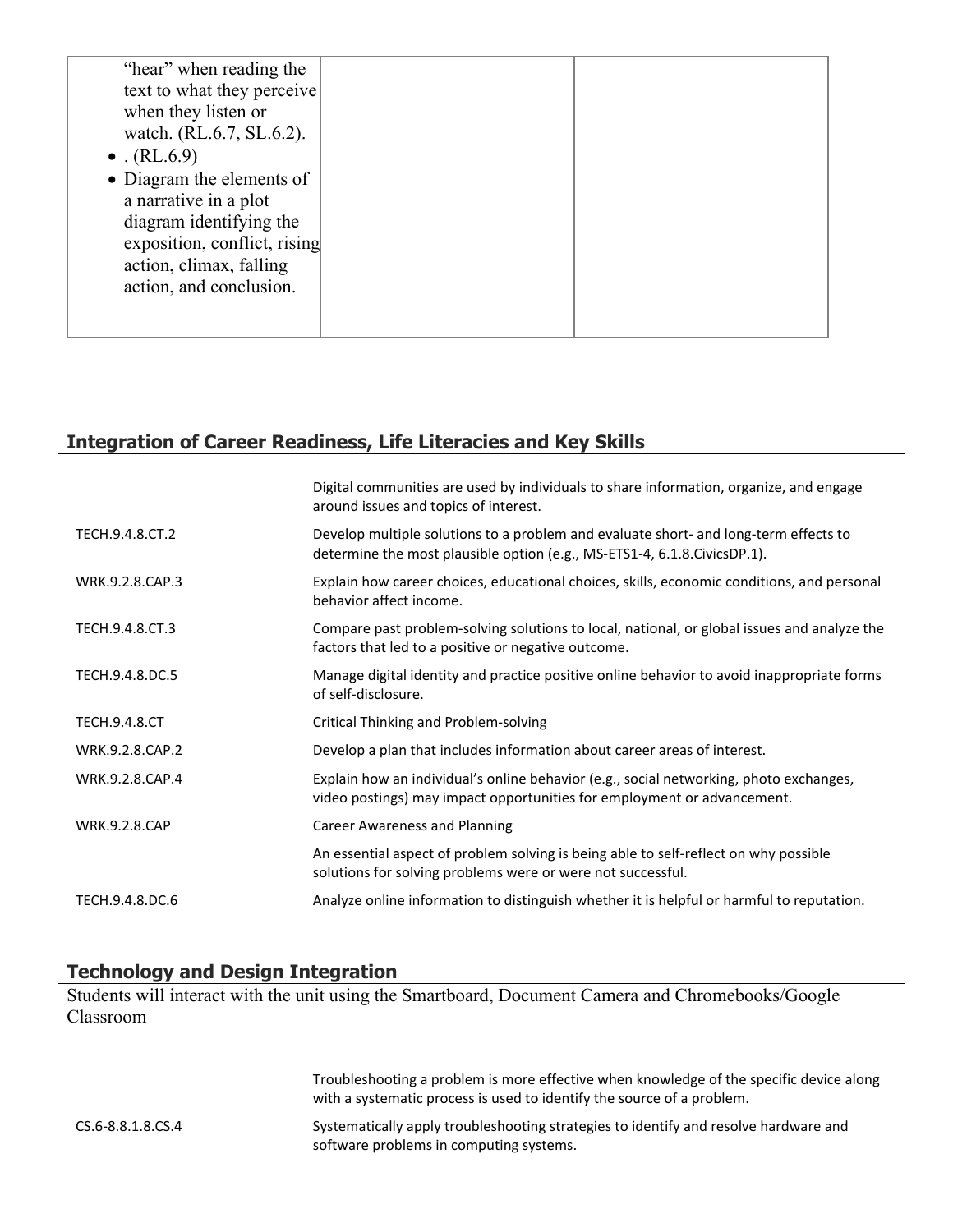| TECH.8.1.5   | Educational Technology: All students will use digital tools to access, manage, evaluate, and<br>synthesize information in order to solve problems individually and collaborate and to<br>create and communicate knowledge.                                                                                                                                                                                                                |
|--------------|-------------------------------------------------------------------------------------------------------------------------------------------------------------------------------------------------------------------------------------------------------------------------------------------------------------------------------------------------------------------------------------------------------------------------------------------|
| TECH.8.1.5.B | Creativity and Innovation: Students demonstrate creative thinking, construct knowledge<br>and develop innovative products and process using technology.                                                                                                                                                                                                                                                                                   |
| TECH.8.1.5.E | Research and Information Fluency: Students apply digital tools to gather, evaluate, and<br>use information.                                                                                                                                                                                                                                                                                                                               |
| SOC.6.1.8    | U.S. History: America in the World: All students will acquire the knowledge and skills to<br>think analytically about how past and present interactions of people, cultures, and the<br>environment shape the American heritage. Such knowledge and skills enable students to<br>make informed decisions that reflect fundamental rights and core democratic values as<br>productive citizens in local, national, and global communities. |

# **Differentiation**

- Understand that gifted students, just like all students, come to school to learn and be challenged.
- Pre-assess your students. Find out their areas of strength as well as those areas you may need to address before students move on.
- Consider grouping gifted students together for at least part of the school day.
- Plan for differentiation. Consider pre-assessments, extension activities, and compacting the curriculum.
- Use phrases like "You've shown you don't need more practice" or "You need more practice" instead of words like "qualify" or "eligible" when referring to extension work.
- Encourage high-ability students to take on challenges. Because they're often used to getting good grades, gifted students may be risk averse.
- **Definitions of Differentiation Components**:
	- o Content the specific information that is to be taught in the lesson/unit/course of instruction.
	- o Process how the student will acquire the content information.
	- o Product how the student will demonstrate understanding of the content.
	- o Learning Environment the environment where learning is taking place including physical location and/or student grouping

## **Differentiation occurring in this unit:**

Additional support and/or additional challenges will be available to students in need of modifications.

# **Modifications & Accommodations**

Refer to QSAC EXCEL SMALL SPED ACCOMMOCATIONS spreadsheet in this discipline.

# **Modifications and Accommodations used in this unit:**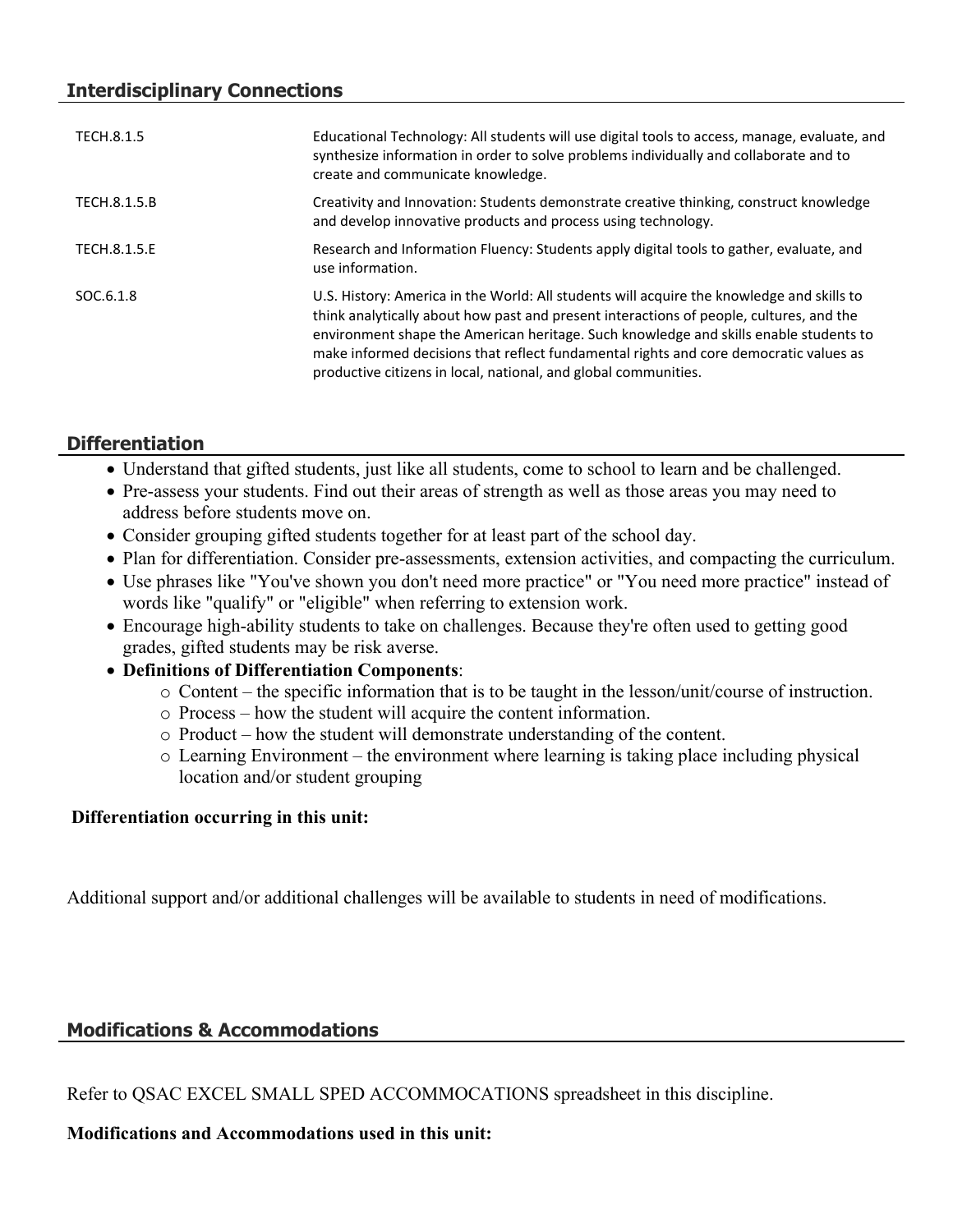## **Benchmark Assessments**

**Benchmark Assessments** are given periodically (e.g., at the end of every quarter or as frequently as once per month) throughout a school year to establish baseline achievement data and measure progress toward a standard or set of academic standards and goals.

### **Schoolwide Benchmark assessments:**

Aimsweb benchmarks 3X a year

Linkit Benchmarks 3X a year

### **Additional Benchmarks used in this unit:**

Unit tests

Writing Samples

Teacher made benchmark assessments of skills

# **Formative Assessments**

Assessment allows both instructor and student to monitor progress towards achieving learning objectives, and can be approached in a variety of ways. **Formative assessment** refers to tools that identify misconceptions, struggles, and learning gaps along the way and assess how to close those gaps. It includes effective tools for helping to shape learning, and can even bolster students' abilities to take ownership of their learning when they understand that the goal is to improve learning, not apply final marks (Trumbull and Lash, 2013). It can include students assessing themselves, peers, or even the instructor, through writing, quizzes, conversation, and more. In short, formative assessment occurs throughout a class or course, and seeks to improve student achievement of learning objectives through approaches that can support specific student needs (Theal and Franklin, 2010, p. 151).

#### **Formative Assessments used in this unit:**

**Discussion**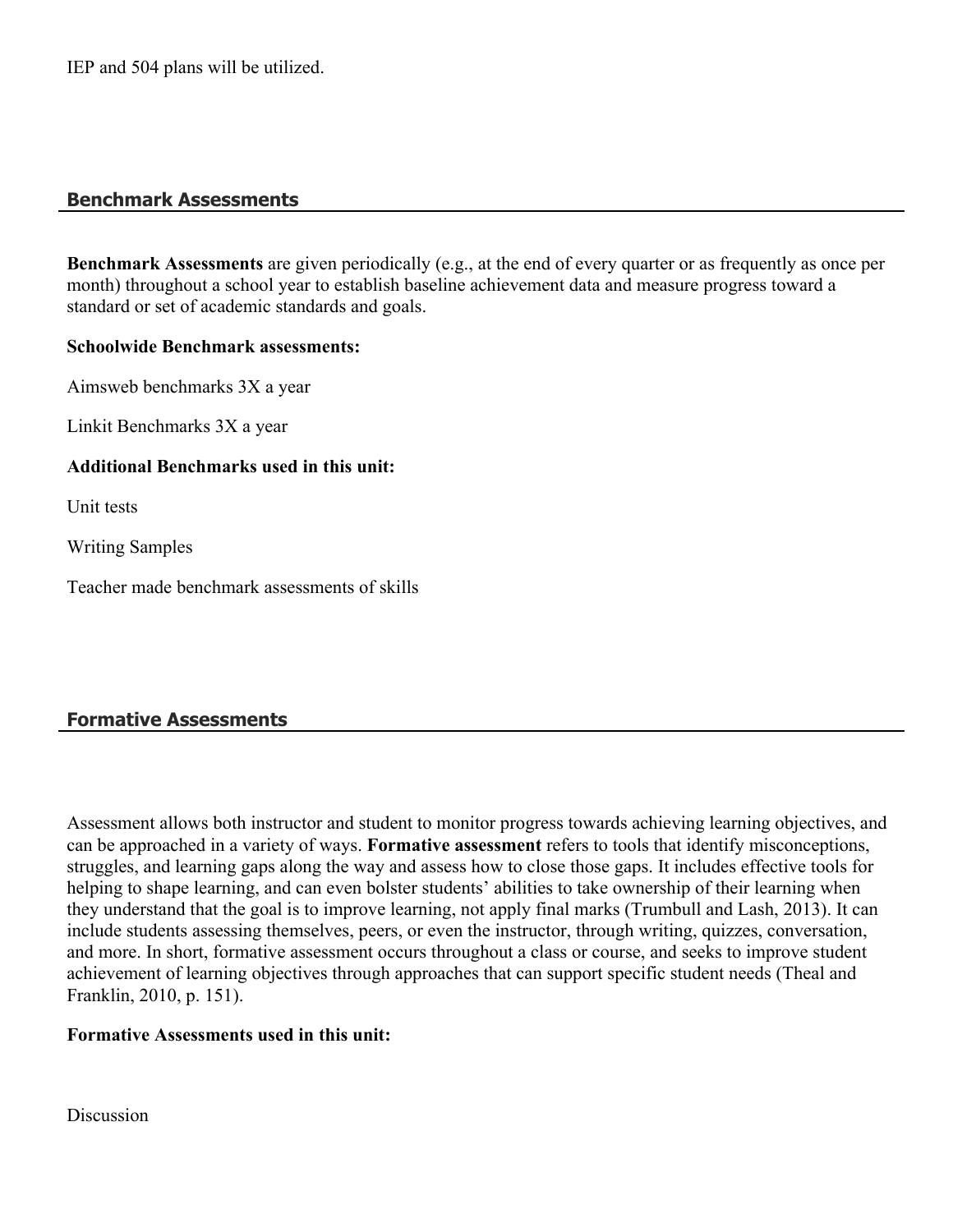Teacher conferences

Teacher observations

#### **Summative Assessments**

**Summative assessments** evaluate student learning, knowledge, proficiency, or success at the conclusion of an instructional period, like a unit, course, or program. Summative assessments are almost always formally graded and often heavily weighted (though they do not need to be). Summative assessment can be used to great effect in conjunction and alignment with formative assessment, and instructors can consider a variety of ways to combine these approaches.

## **Summative assessments for this unit:**

**Quizzes** 

Unit tests

Writing prompts

## **Instructional Materials**

Literature textbooks

Classroom computers

Smart Board

**Standards**

| Stanuarus |                                                                                                                                                                                                                    |
|-----------|--------------------------------------------------------------------------------------------------------------------------------------------------------------------------------------------------------------------|
|           |                                                                                                                                                                                                                    |
| LA.SL.6.6 | Adapt speech to a variety of contexts and tasks, demonstrating command of formal<br>English when indicated or appropriate.                                                                                         |
| LA.L.6.6  | Acquire and use accurately grade-appropriate general academic and domain-specific<br>words and phrases; gather vocabulary knowledge when considering a word or phrase<br>important to comprehension or expression. |
| LA.L.6.1  | Demonstrate command of the conventions of standard English grammar and usage when<br>writing or speaking.                                                                                                          |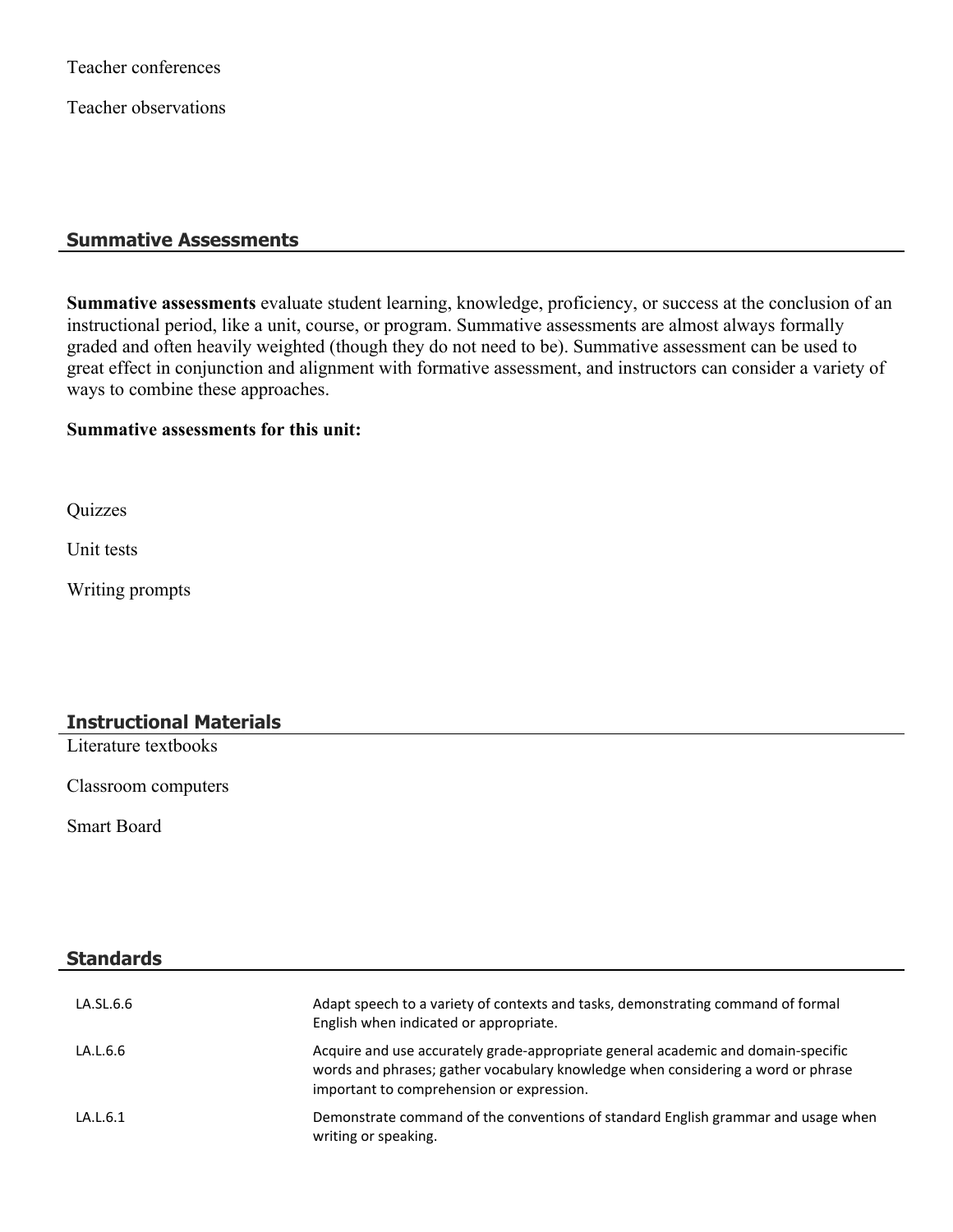| LA.W.6.3  | Write narratives to develop real or imagined experiences or events using effective<br>technique, relevant descriptive details, and well-structured event sequences.                                                                                                                         |
|-----------|---------------------------------------------------------------------------------------------------------------------------------------------------------------------------------------------------------------------------------------------------------------------------------------------|
| LA.RL.6.1 | Cite textual evidence and make relevant connections to support analysis of what the text<br>says explicitly as well as inferences drawn from the text.                                                                                                                                      |
| LA.RL.6.2 | Determine a theme or central idea of a text and how it is conveyed through particular<br>details; provide a summary of the text distinct from personal opinions or judgments.                                                                                                               |
| LA.RL.6.3 | Describe how a particular story's or drama's plot unfolds in a series of episodes as well as<br>how the characters respond or change as the plot moves toward a resolution.                                                                                                                 |
| LA.W.6.1  | Write arguments to support claims with clear reasons and relevant evidence.                                                                                                                                                                                                                 |
| LA.L.6.2  | Demonstrate command of the conventions of standard English capitalization, punctuation,<br>and spelling when writing.                                                                                                                                                                       |
| LA.RL.6.4 | Determine the meaning of words and phrases as they are used in a text, including<br>figurative and connotative meanings; analyze the impact of a specific word choice on<br>meaning and tone.                                                                                               |
| LA.W.6.4  | Produce clear and coherent writing in which the development, organization, voice and<br>style are appropriate to task, purpose, and audience. (Grade-specific expectations for<br>writing types are defined in standards 1-3 above.)                                                        |
| LA.RL.6.5 | Analyze how a particular sentence, chapter, scene, or stanza fits into the overall structure<br>of a text and contributes to the development of the theme, setting, or plot.                                                                                                                |
| LA.W.6.5  | With some guidance and support from peers and adults, develop and strengthen writing<br>as needed by planning, revising, editing, rewriting, or trying a new approach.                                                                                                                      |
| LA.RL.6.6 | Explain how an author develops the point of view of the narrator or speaker in a text.                                                                                                                                                                                                      |
| LA.RL.6.7 | Compare and contrast the experience of reading a story, drama, or poem to listening to or<br>viewing an audio, video, or live version of the text, including contrasting what they "see"<br>and "hear" when reading the text to what they perceive when they listen or watch.               |
| LA.W.6.2  | Write informative/explanatory texts to examine a topic and convey ideas, concepts, and<br>information through the selection, organization, and analysis of relevant content.                                                                                                                |
| LA.RL.6.9 | Compare, contrast and reflect on (e.g., practical knowledge, historical/cultural context,<br>and background knowledge) texts in different forms or genres (e.g., stories and poems;<br>historical novels and fantasy stories) in terms of their approaches to similar themes and<br>topics. |
| LA.L.6.3  | Use knowledge of language and its conventions when writing, speaking, reading, or<br>listening.                                                                                                                                                                                             |
| LA.RI.6.1 | Cite textual evidence and make relevant connections to support analysis of what the text<br>says explicitly as well as inferences drawn from the text.                                                                                                                                      |
| LA.L.6.4  | Determine or clarify the meaning of unknown and multiple-meaning words and phrases<br>based on grade 6 reading and content, choosing flexibly from a range of strategies.                                                                                                                   |
| LA.RI.6.2 | Determine a central idea of a text and how it is conveyed through particular details;<br>provide a summary of the text distinct from personal opinions or judgments.                                                                                                                        |
| LA.RI.6.3 | Analyze in detail how a key individual, event, or idea is introduced, illustrated, and<br>elaborated in a text (e.g., through examples or anecdotes).                                                                                                                                       |
| LA.SL.6.1 | Engage effectively in a range of collaborative discussions (one-on-one, in groups, and<br>teacher-led) with diverse partners on grade 6 topics, texts, and issues, building on others'<br>ideas and expressing their own clearly.                                                           |
| LA.RI.6.4 | Determine the meaning of words and phrases as they are used in a text, including<br>figurative, connotative, and technical meanings.                                                                                                                                                        |
| LA.RI.6.5 | Analyze how a particular sentence, paragraph, chapter, or section fits into the overall<br>structure of a text and contributes to the development of the ideas.                                                                                                                             |